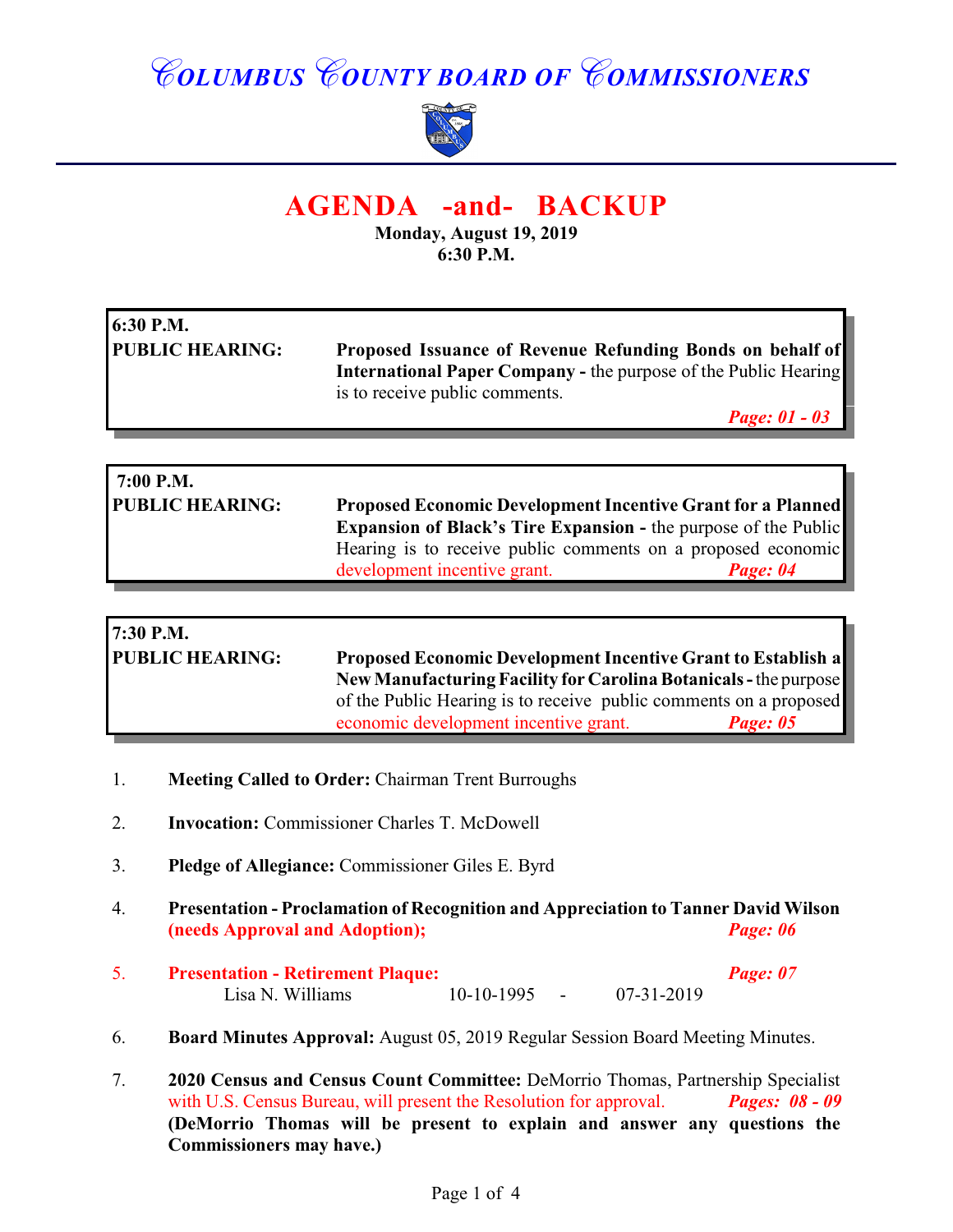- 8**. Emergency Services Application for Franchise of Non-Emergency Ambulance Service:** Kay Worley, Emergency Services Director, is requesting Board approval of nonemergency ambulance service in the County for Med1 NC Services, LLC. *Page: 10* **(Kay Worley will be present to explain and answer any questions the Commissioners may have.)**
- 9. **Public Transportation Establishment of Public Hearing for CTP Grant FY 2020- 2021:** Joy Jacobs, Public Transportation Director, is requesting the Board to establish September 16, 2019, at 6:30 P.M., as the date and time for the CTP Grant FY 2020-2021.

*Page: 11*

**(Joy Jacobs will be present to explain and answer any questions the Commissioners may have.)**

- 10. **Social Services Monthly Administrative Update:** Algernon McKenzie, Social Services Director, will deliver the Monthly Administrative Update. *Pages: 12 - 18* **(Algernon will be present to explain and answer any questions the Commissioners may have.)**
- 11. **Economic Development Departmental Update:** Gary Lanier, Economic Development Director, will deliver a Departmental Update. *Page: 19* **(Gary Lanier will be present to deliver the departmental update and answer any questions the Commissioners may have.)**
- 12. **Economic Development Resolution Approving in Principle the Refinancing of Certain Projects (As Defined Herein) for International Paper Company and Approving the Issuance by the Columbus County Industrial Facilities and Pollution Control Financing Authority of its Revenue Refunding Bonds in the Aggregate Principal Amount of not to exceed \$27,100,000:** Gary Lanier, Economic Development Director, is requesting the Board to approve the above listed Resolution. (The required Public Hearing was conducted at 6:30 P.M. on this day prior to the meeting.) *Pages: 20 - 27* **(Gary Lanier and/or representative will be present to explain and answer any questions the Commissioners may have.)**
- 13. **Economic Development Incentive Grant for Black's Tire Service Expansion:** Gary Lanier, Economic Development Director, is requesting the Board to approve the Incentive Grant for Black's Tire Service expansion. (The required Public Hearing was conducted on this day at 7:00 P.M.) *Pages: 28 - 29* **(Gary Lanier and/or representative will be present to explain and answer any questions the Commissioners may have.)**
- 14. **Economic Development Incentive Grant for Carolina Botanicals:** Gary Lanier, Economic Development Director, is requesting the Board to approve the Incentive Grant for Carolina Botanicals. (The required Public Hearing was conducted on this day at 7:30 P.M.) *Pages: 30 - 31*

**(Gary Lanier and/or representative will be present to explain and answer any questions the Commissioners may have.)**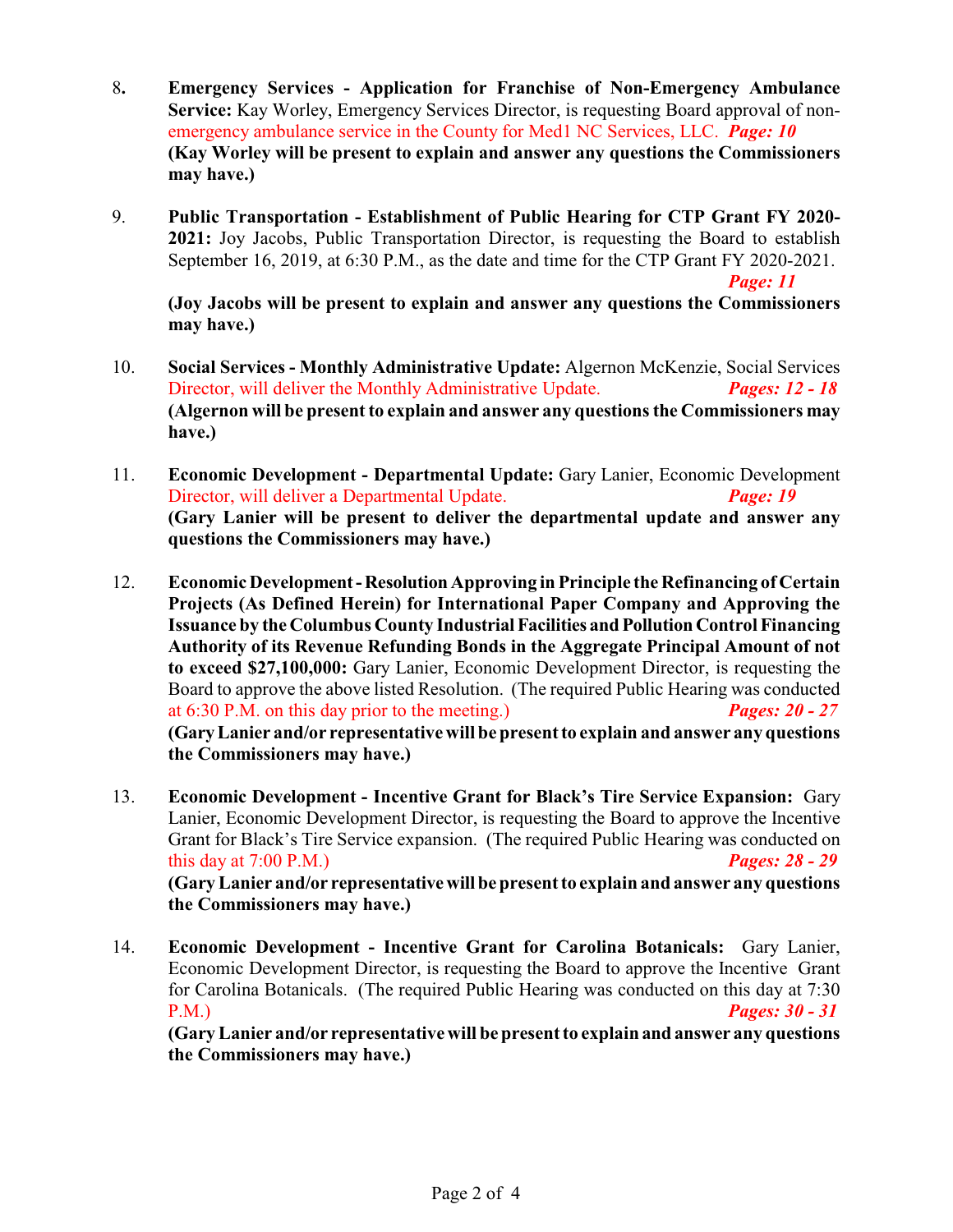15. **Purchasing/Safety - Update from Safety Committee:** Stuart Carroll, Purchasing/Safety Director, will deliver an update from the Safety Committee on the security measures for the County buildings. *Page: 32*

**(Stuart Carroll will be present to deliver update and answer any questions the Commissioners may have.)**

16. **Appointments/Reappointments/Replacements to Committees and Boards:** June B. Hall, Clerk to the Board, is requesting appointments/reappointments/replacements.

*Page: 33*

| <b>COMMITTEE</b>                                                                  | ZONE/<br>EB        | PERSON(S)                                                                                      | <b>EXPIR.</b><br><b>DATE</b>                             |
|-----------------------------------------------------------------------------------|--------------------|------------------------------------------------------------------------------------------------|----------------------------------------------------------|
| <b>Columbus County Department of Aging</b><br><b>Advisory Council</b>             | Ш<br>IV            | <b>Sherica Powell</b><br><b>Raymond Shaw</b><br><b>Jimmy Stanley</b><br><b>Betty Ann Smith</b> | <b>HOLD</b><br><b>HOLD</b><br><b>HOLD</b><br><b>HOLD</b> |
| Home and Community Care Block Grant for<br><b>Aging Services Advisory Council</b> | $\mathbf{I}$<br>IV | <b>Betty Williamson</b><br>(Deceased)<br><b>Dan Watts</b>                                      | <b>HOLD</b><br><b>HOLD</b>                               |

#### **RECESS REGULAR SESSION and enter into COMBINATION MEETING of COLUMBUS COUNTY WATER and SEWER DISTRICTS I, II, III, IV and V BOARD MEETING:**

17. **Columbus County Water and Sewer Districts I, II, III, IV and V - Approval of Board Meeting Minutes:**

August 05, 2019 **Combination Meeting** of Columbus County Water and Sewer Districts I, II, III, IV and V Board Meeting **(5 sets)**

- 18. **Columbus County Water and Sewer Districts I, II, III, IV and V - Approval of July, 2019Monthly Billing Adjustments:** Harold Nobles, Public Utilities Director, is requesting Board approval of the July, 2019 monthly billing adjustments. *Pages: 34 - 39* **(Harold Nobles will be present to explain and answer any questions the Commissioners may have.)**
- 19. **Columbus County Water and Sewer District III Asset Inventory and Assessment Plan:** Harold Nobles, Public Utilities Director, is requesting Board approval of Resolution to make application for grant funds. *Pages: 40 - 42* **(Harold Nobles will be present to explain and answer any questions the Commissioners may have.)**

#### **ADJOURN COMBINATION MEETING of COLUMBUS COUNTY WATER and SEWER DISTRICTS I, II, III, IV and V BOARD MEETING and resume REGULAR SESSION:**

### 20. **Consent Agenda Items:**. *Pages: 43 - 61*

A. Budget Amendments; **and Pages: 43-49** B. Tax Releases and Refunds. **Pages: 50-61**